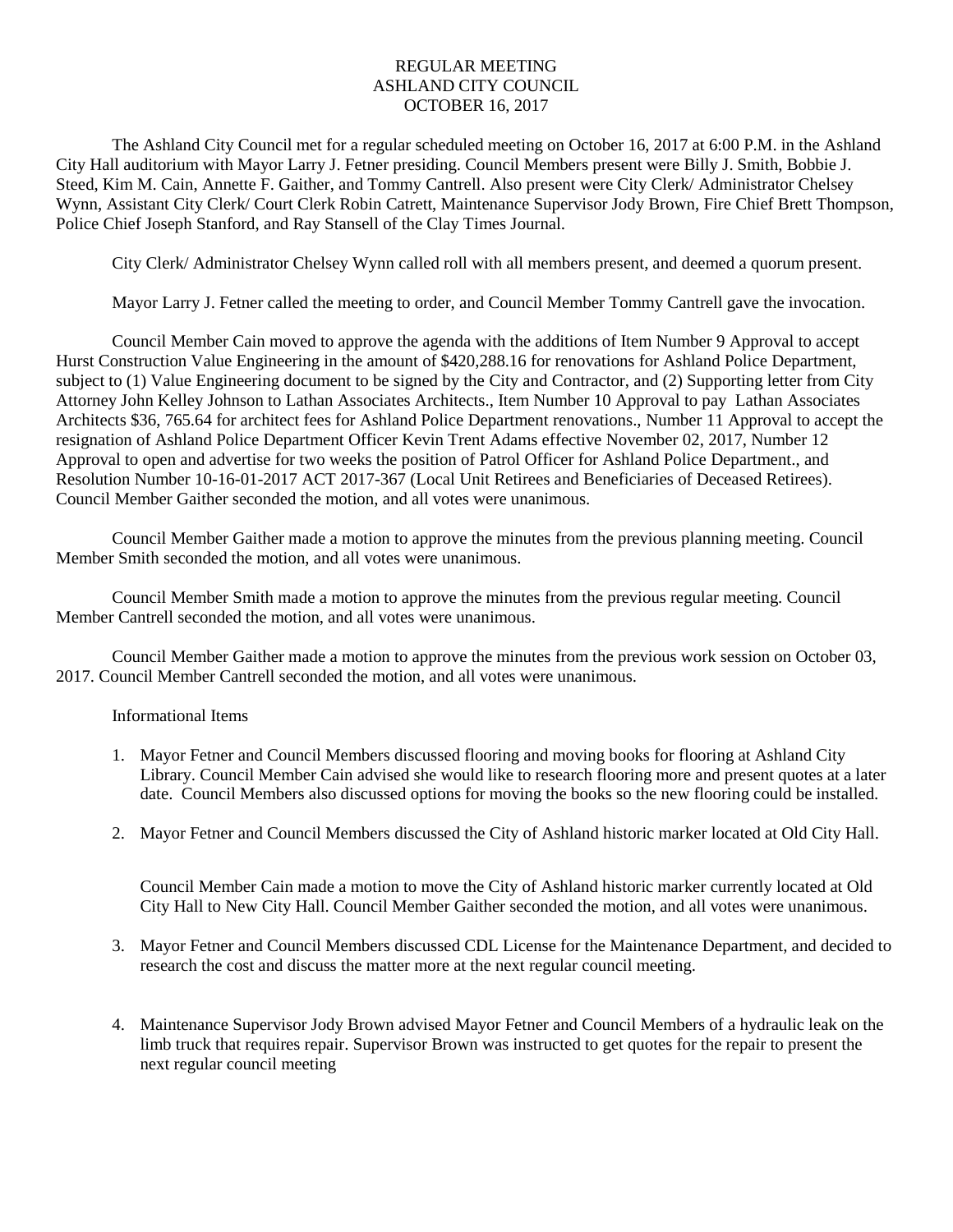Committee Reports:

Mayor Fetner advised all present that East Central Alabama Gas sold the property formally known as Ashland Water Department to First American Bank. Mayor Fetner advised East Central Alabama Gas could not utilized the property for their original purpose after a survey was completed.

Council Member Smith did not report.

Council Member Steed did not report.

Council Member Cain reported on playground equipment for Ashland City Park.

Council Member Gaither reported bricks have been installed at the Urban Park, and the Maintenance Department will grout and seal them soon.

Council Member Cantrell reported on the Youth Sports programs success.

Police Chief Stanford reported on agenda items, and advised the Council of a break-in at Bill's Dollar Store his department is currently working. Chief Stanford also advised Officer Hunter Griffin has passed his firearms training at the North-East Alabama Law Enforcement Academy, and he maintains a 92 average.

Fire Chief Brett Thompson reported on agenda items, and advised the Ashland Fire Department responded to a structure fire last week, and performed without incident.

Maintenance Supervisor Jody Brown the Maintenance Department will need to continue to run the limb route to ensure all limbs get picked up. Supervisor Brown advised the need for hay bales for trailers to be used during Trunk or Treat. Supervisor Brown advised the Maintenance Department has been working to ensure the Bird Trail is clean for the Haunted Trail, and they pressure washed, replaced rotten boards, and sealed the Mike Beale Pavilion. Supervisor Brown also thanked Jamie Crawford for ditch work in the Bird Trail.

City Clerk/ Administrator Chelsey Wynn reported on Trunk or Treat events.

New Business:

Council Member Cantrell moved to approve the bills received since the last meeting in the amount of \$18, 217.50. Council Member Cain seconded the motion, and all votes were unanimous.

Council Member Smith made a motion to approve the purchase of a steel saw for Ashland Fire Department at a cost of \$1,029.95 from Ag Pro. Council Member Cantrell seconded the motion, and all votes were unanimous.

Council Member Smith made a motion approving the city to pay SEMS Fire Protection \$1,343.00 for annual hose testing for Ashland Fire Department. Council Member Cain seconded the motion, and all votes were unanimous.

Council Member Gaither made a motion to approve making Code Enforcement Officer Cecil Chappell the City of Ashland Zoning Administrator. Council Member Cain seconded the motion, and all votes were unanimous.

Council Member Cantrell made a motion approving the city to pay RAMER MANUFACTURING, INC \$763.30 for limb truck repair. Council Member Gaither seconded the motion, and all votes were unanimous.

Council Member Cain made a motion approving the purchase of gravel from Anderson's Trucking for Ashland City Park at a cost of \$1,300.00. Council Member Cantrell seconded the motion, and all votes were unanimous.

Council Member Cain made a motion approving the purchase of 70 bags of ant poison from Lineville Co-Op at a cost of \$1,330.00 Council Member Gaither seconded the motion, and all votes were unanimous.